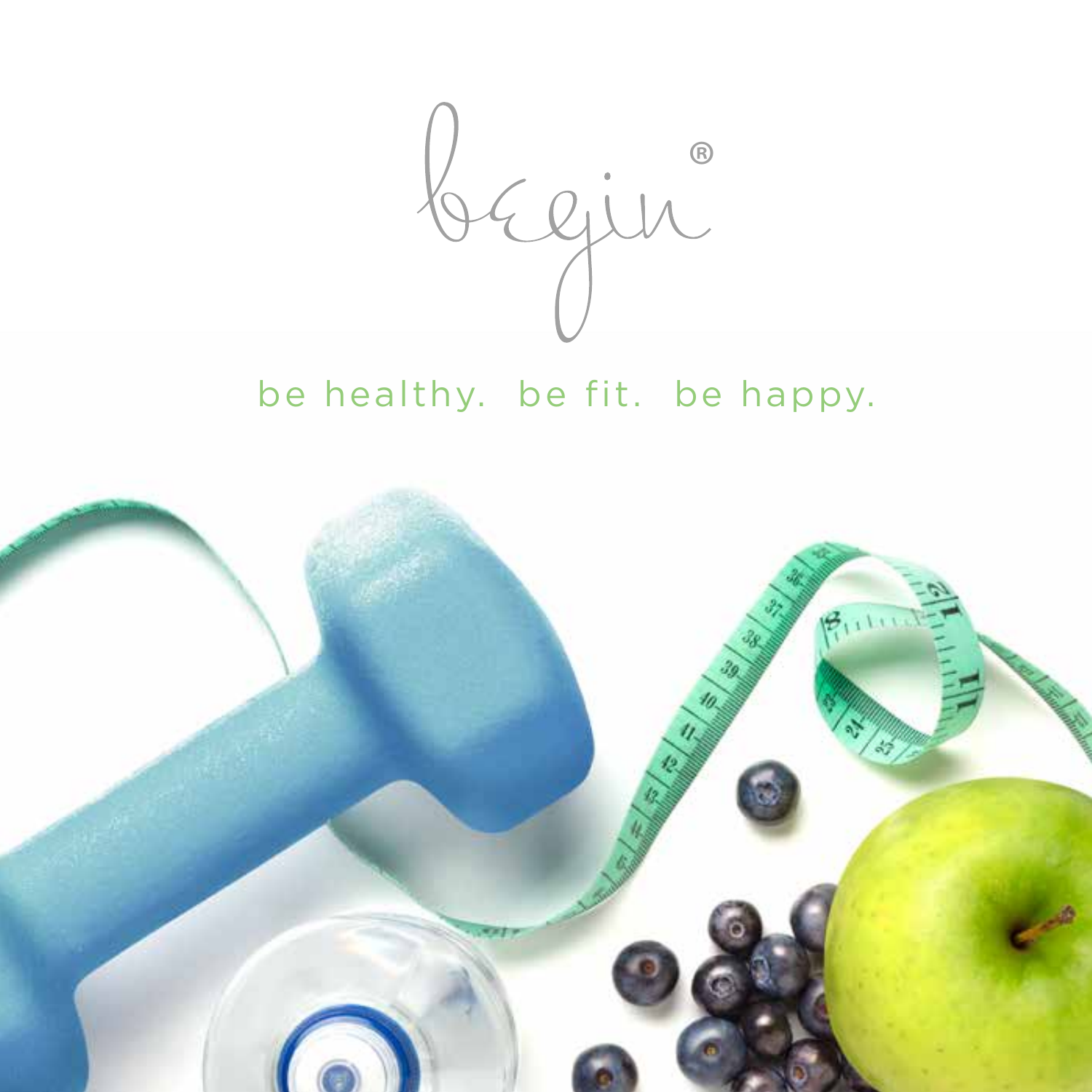#### what is **begin**®?

Begin® is a ten-week lifestyle management program with an emphasis on weight control, fitness and eating for good health.

Each session throughout the entire program is led by a registered dietitian. A true expert in healthy living.

You will attend weekly weigh-ins, complete daily food and activity diaries, receive group encouragement and support and set and review personal goals.

# 175

registered dietitians in over 200 stores offering and group programs. We're here to help.

> Begin® can be held in-store our out – even at your business as part of an program.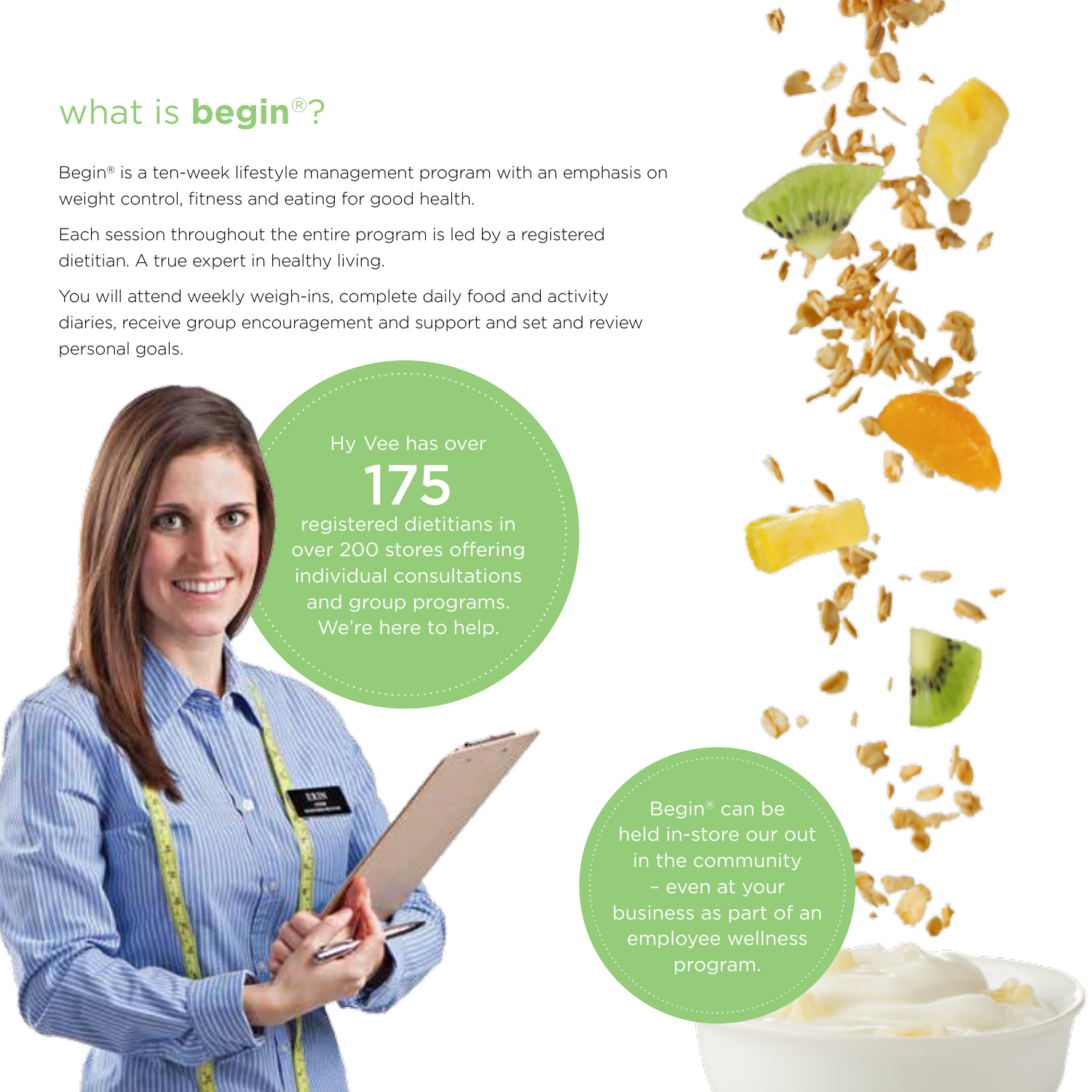### **begin**® participants following this healthy lifestyle plan<sup>\*</sup>:

- lower blood sugar levels
- lower blood pressure
- lower cholesterol
- lose inches or pounds
- develop healthier eating habits
- become more active *\*Individual results may vary*



Health screenings and measurements are included with most Begin® programs at start and finish. A pressure, blood sugar and body fat vaulues and help with your personal health needs and goals.

## during **begin**® sessions you will learn:

- how to control hunger
- how to move more
- what healthy portions look like
- how to prepare healthy foods
- healthy shopping tour



### to begin your new lifestyle,

contact your Hy-Vee dietitian or go to www.hy-vee.com to find a dietitian near you.